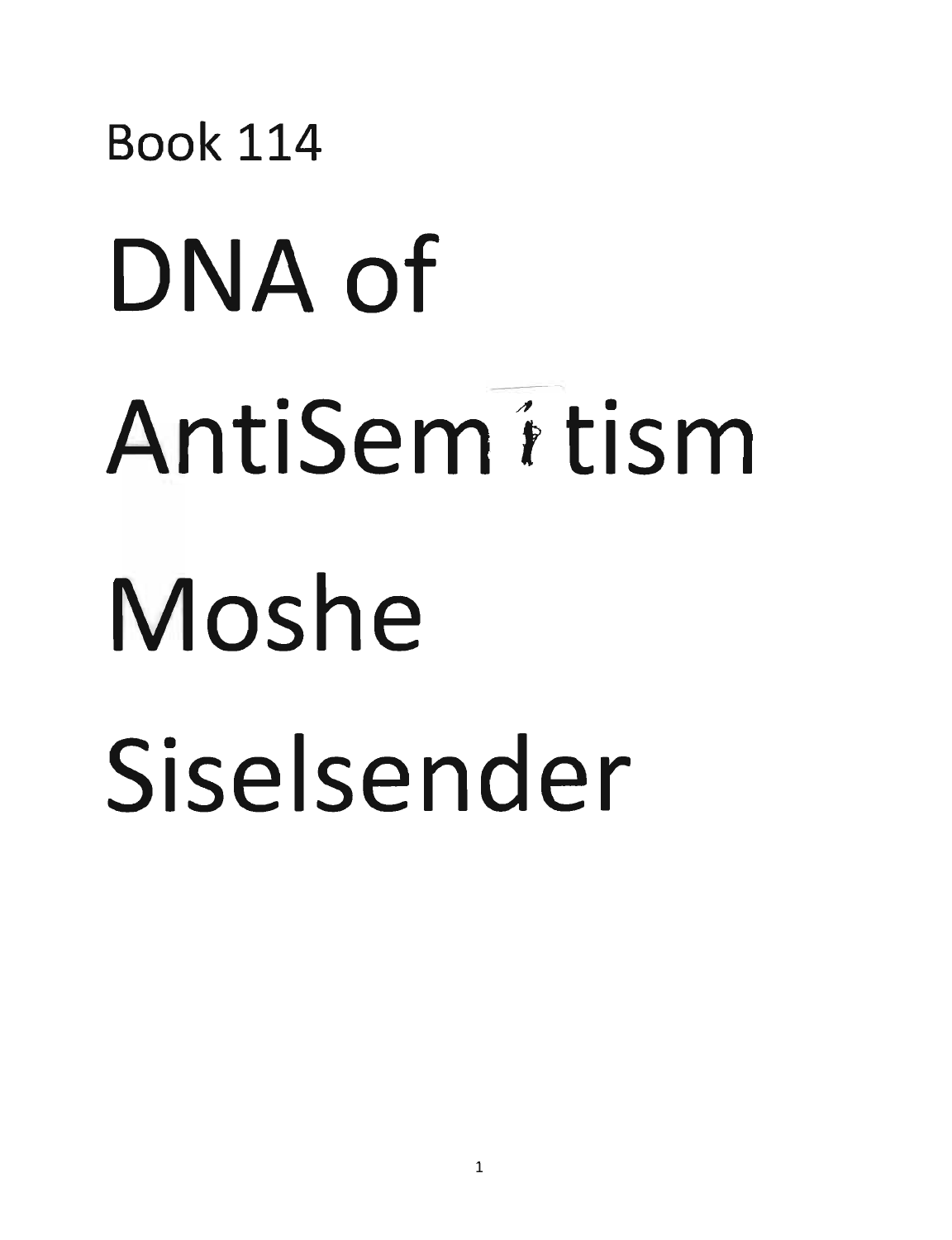DNA of the 4000 year disease ANTI **SEMITISM has mysterious roots.** 

**Abbas' latest outburst that the Jews themselves are to blame**  for the holocaust because they **are money lenders and control The world.** 

Abbas was just repeating what **the Protocals of the Elders of Zion forged by the AntiSemitic**  Russian police used to incite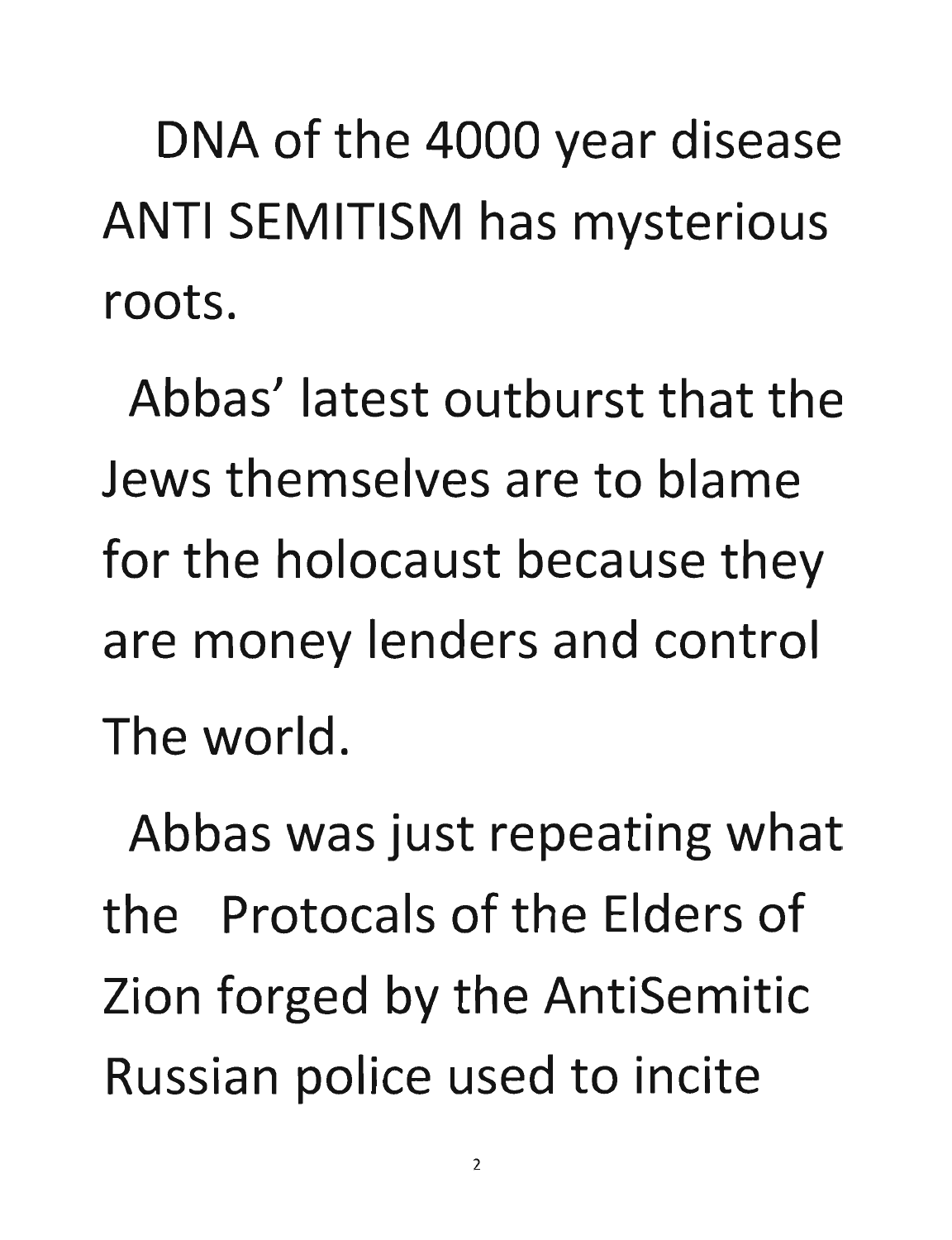pogroms against Jews in the 1880s 1890s.

They also repeated the medieval libel that Jews murder Christian children and use their blood to bake Passover matzos. This latest libel saw the trial of a Jew by the name of Beilis in 2007 accused of murdering a Christian child for his blood for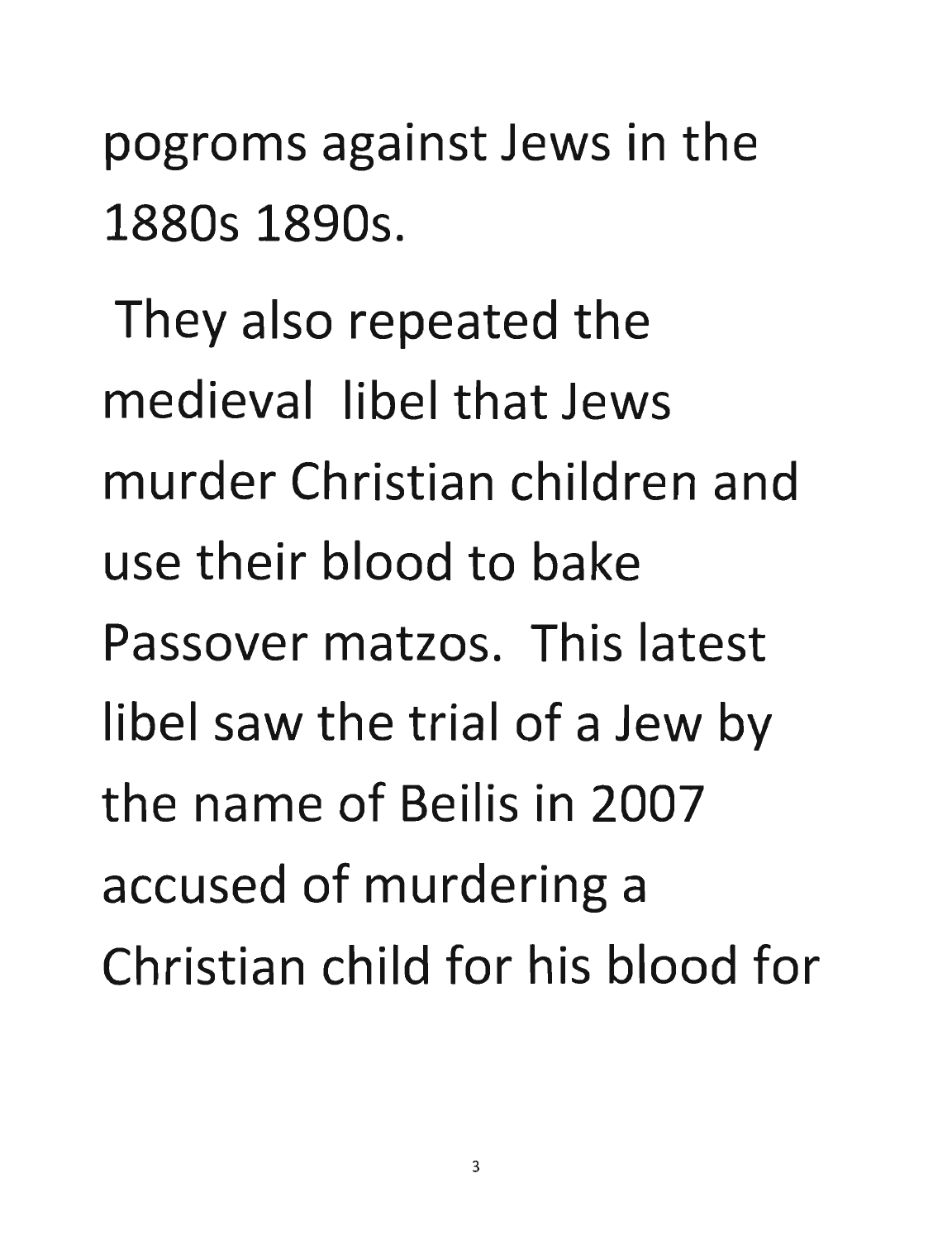**Passover Matzos. Beilus was exonerated.** 

**However in 2017 ten years later the Bolshevicks overthrew the Czar and murdered him and**  all the members of the royal **family.** 

**The Russian Orthodox Church** 

**in 2016 2017 2018** 

proclaimed the murder another ritual murder by Jews. This occurs today when Anti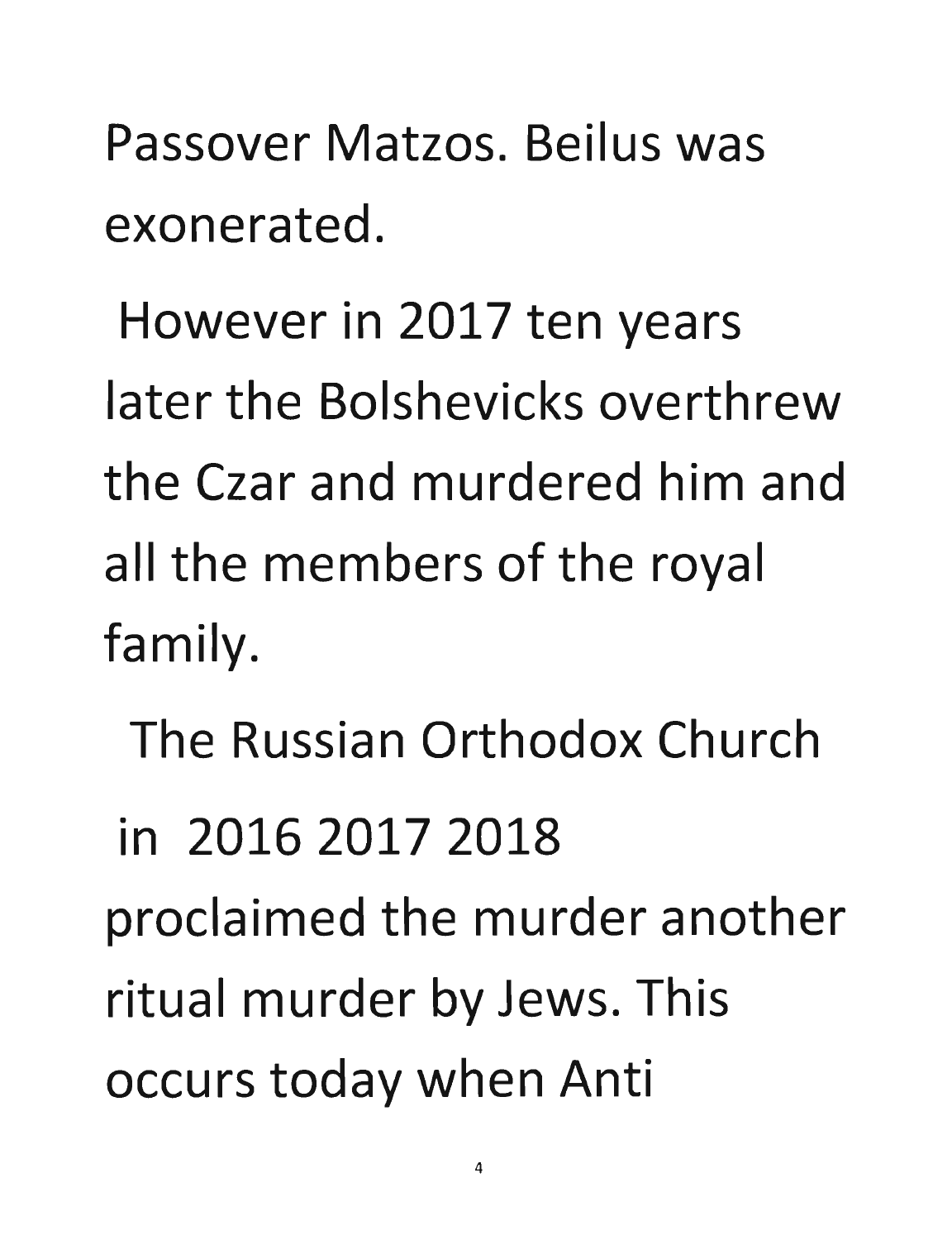Semitism is outlawed by Communist Russia under modern Russia under

benevolent Russian President Putin considered a friend of Jews and the State of Israel.

Thus the ugly libel of Jews being accused of ritual murder has morphed from the use of Christian blood for Passover matzos to another ritual murder. The exact nature of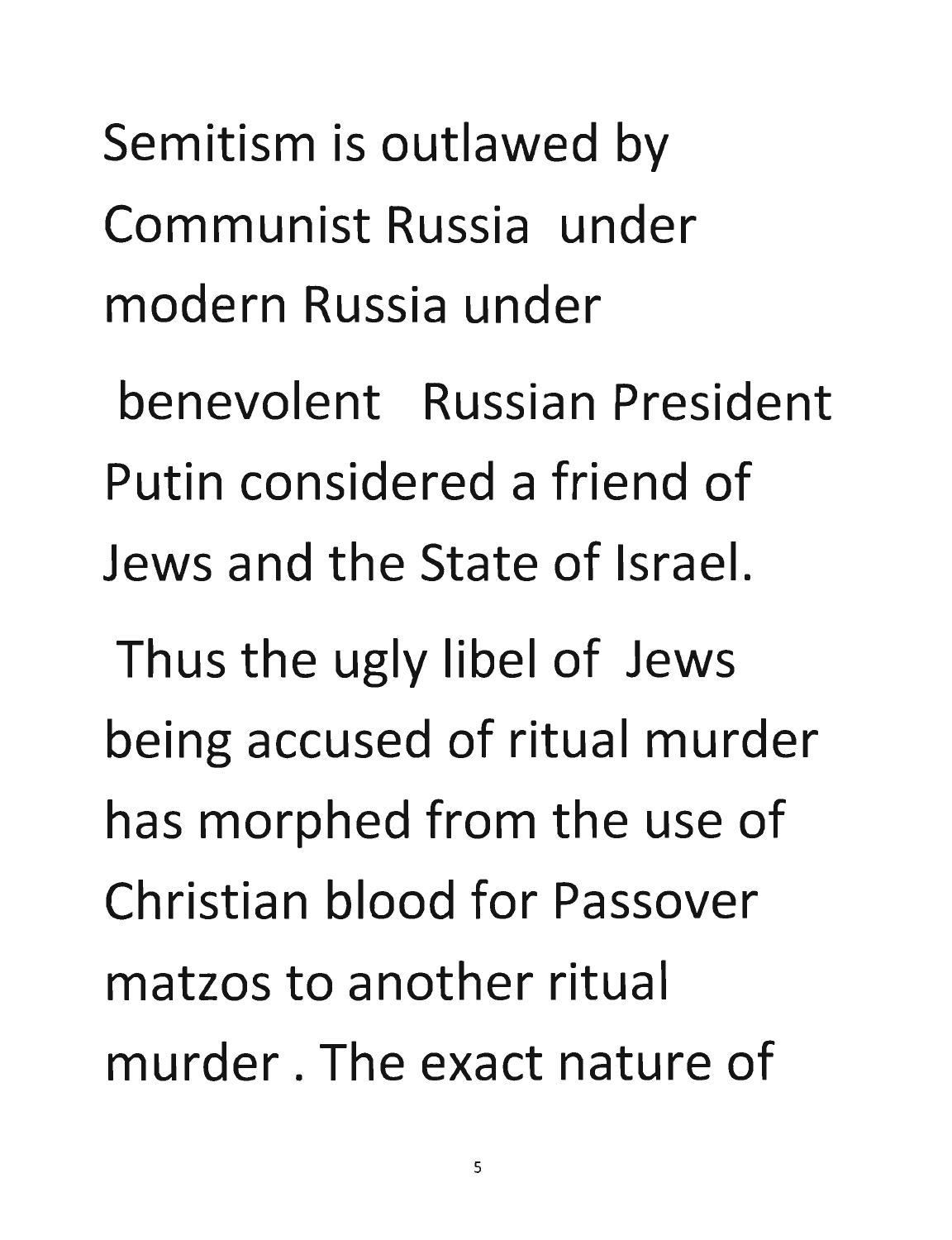the Jewish ritual that needed the murder of the Czar and his family is not named

because it does not exist.

However, the DNA of anti Semitism does not require factual truth or reality.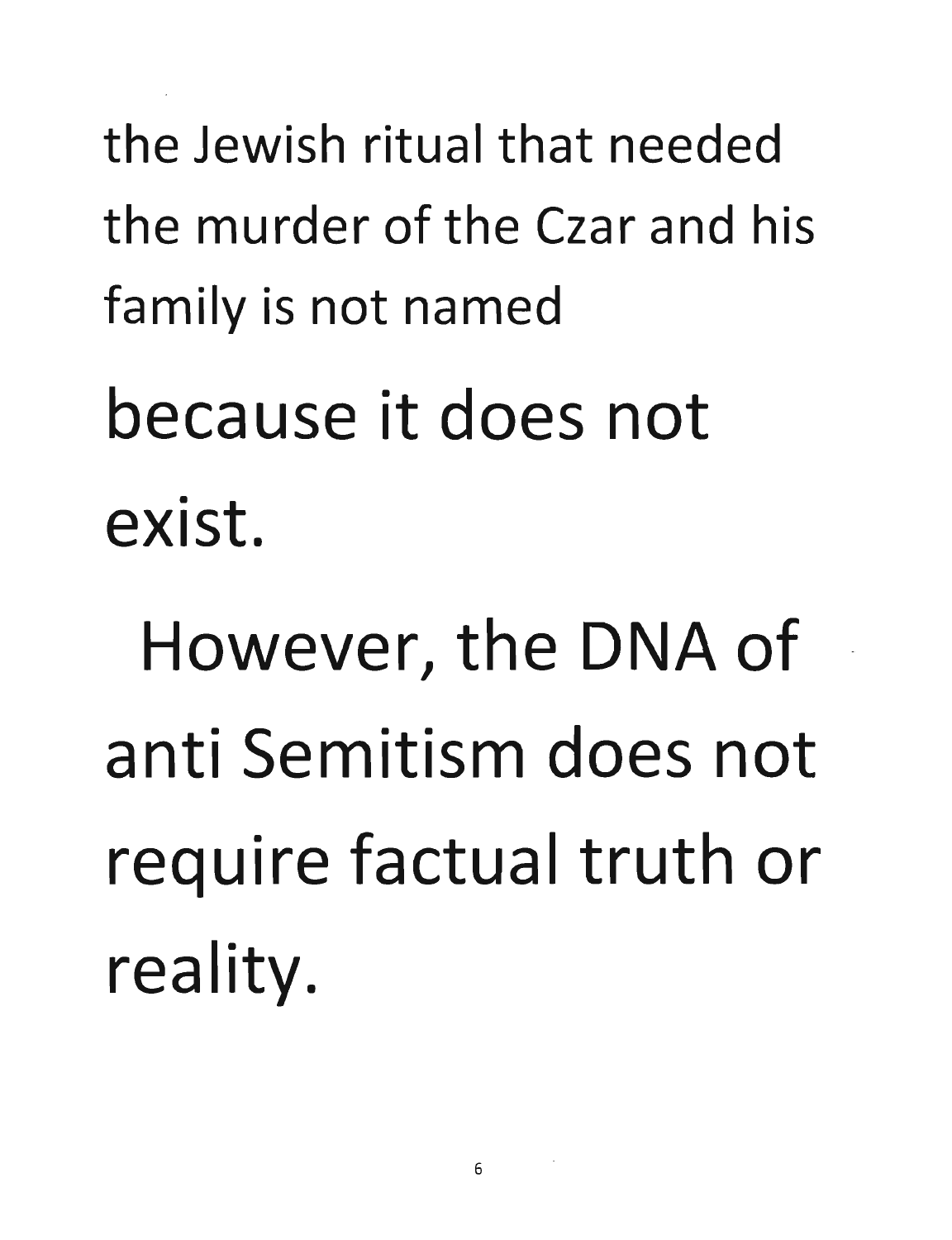The DNA of antisemisim Has its own rules. This is pure hatred for the sake of hatred. Anti-Semitism appeals to the evil instincts embodied in the psyche of many individuals. All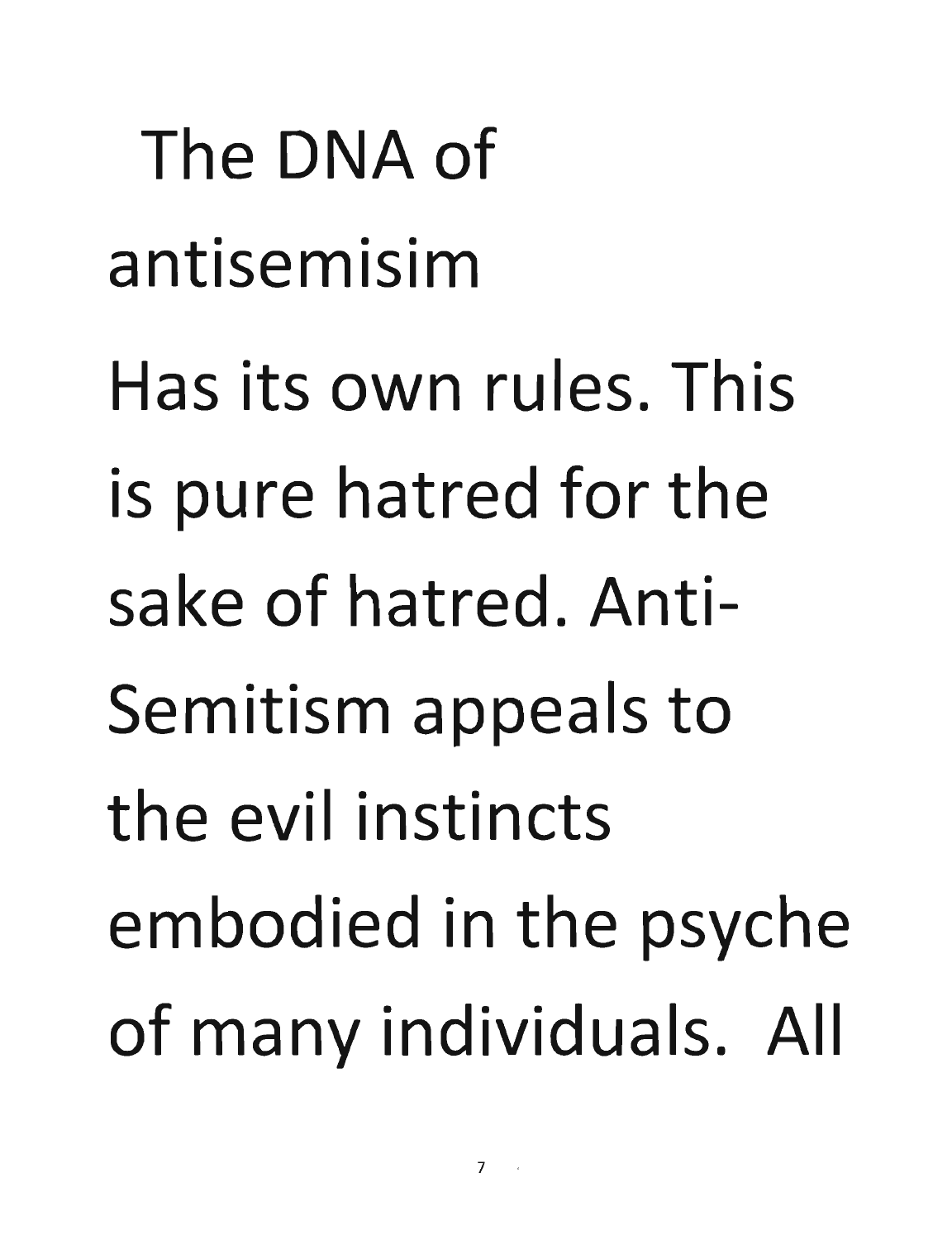it requires is for the accusation to be made to be repeated continuously and then the myth becomes the  $"truth"$ .

This lie libel becomes the "truth".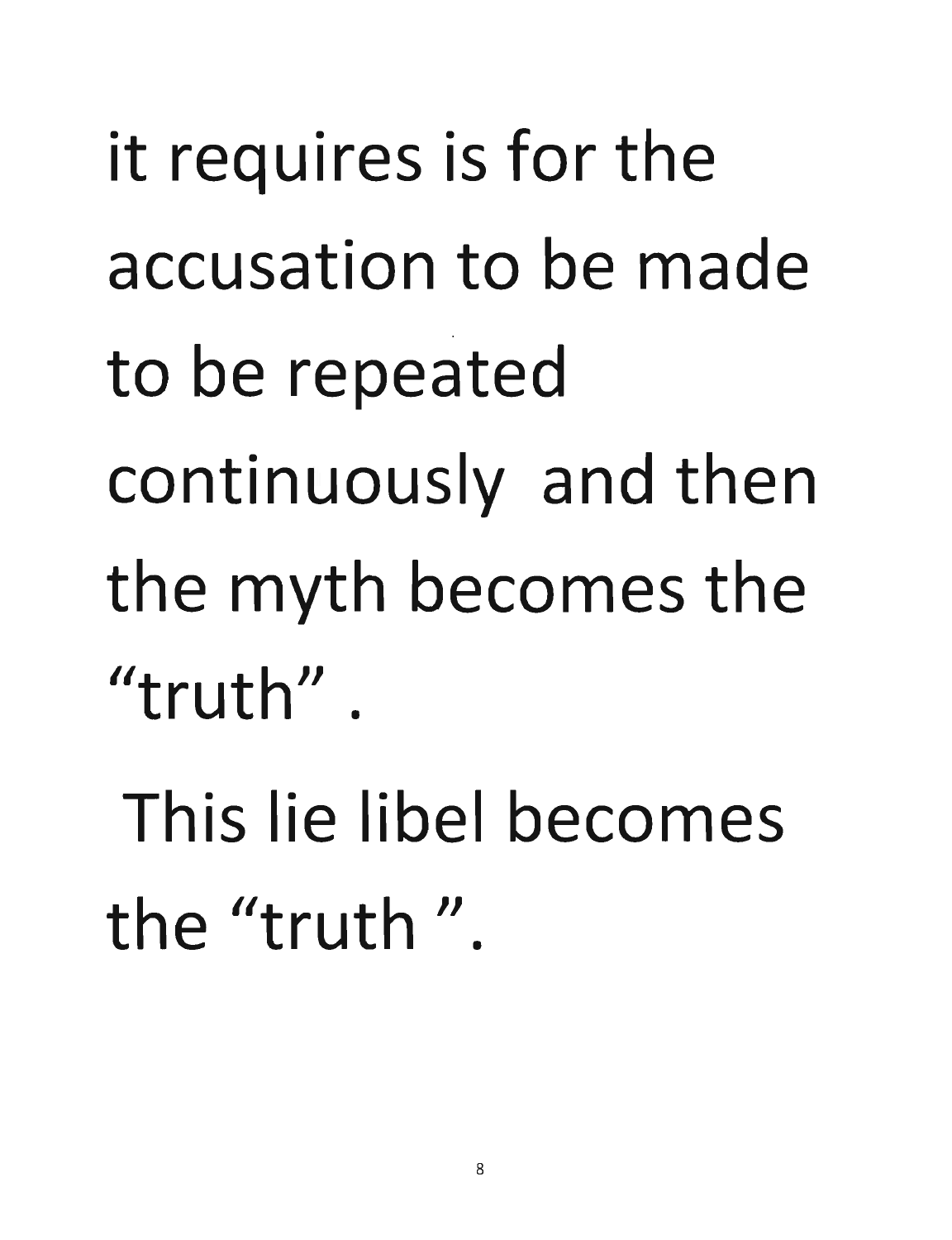This lie libel this license to murder Jews is nurtured by the European Union many European countries including the Labor party in Great Britain who prostitute truth and support the lies of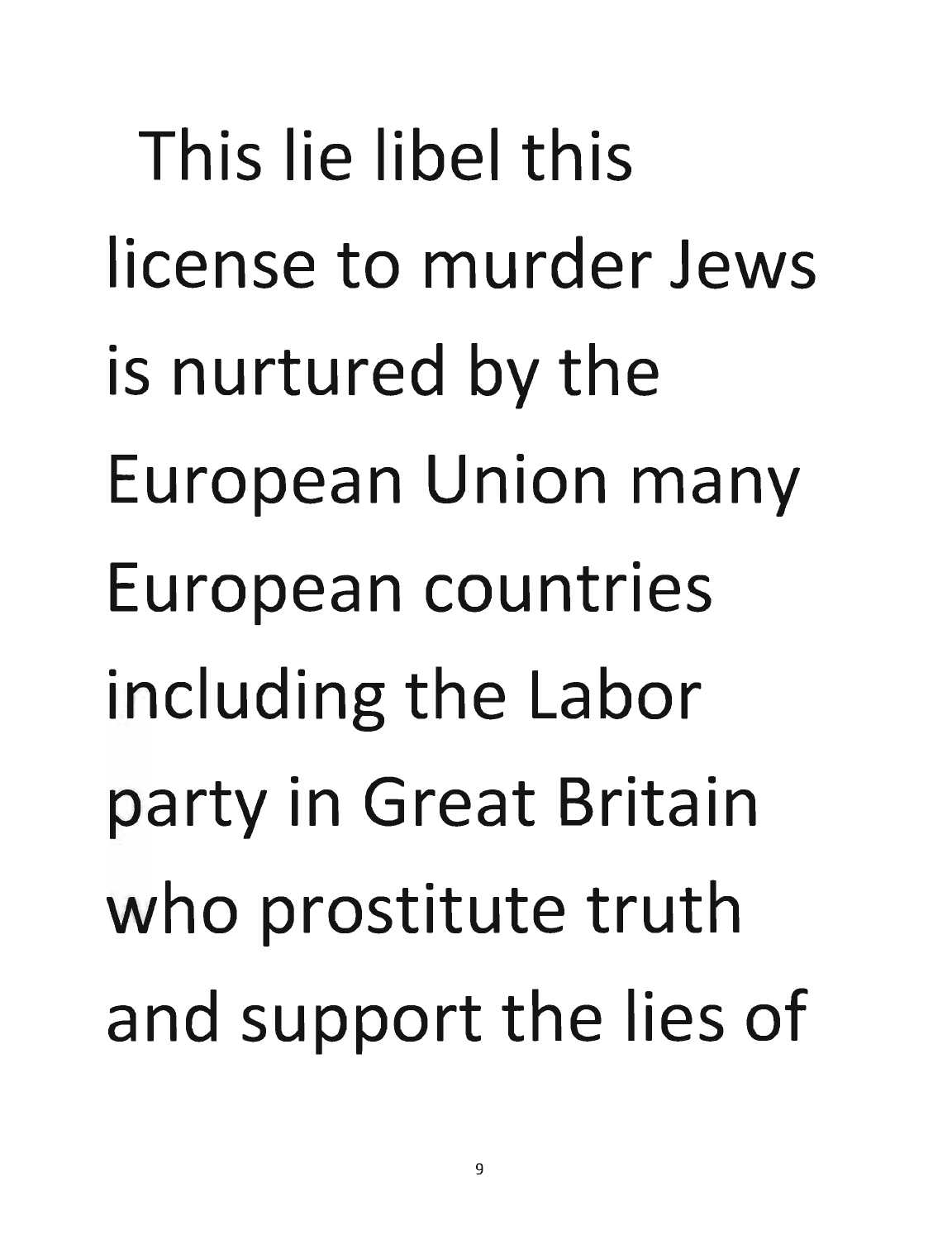Abbas and the Palestinians regarding Israel.

The repeat the lies that Jews have no connection To Israel. The wipe out 4000 years of history with the Palestinian myths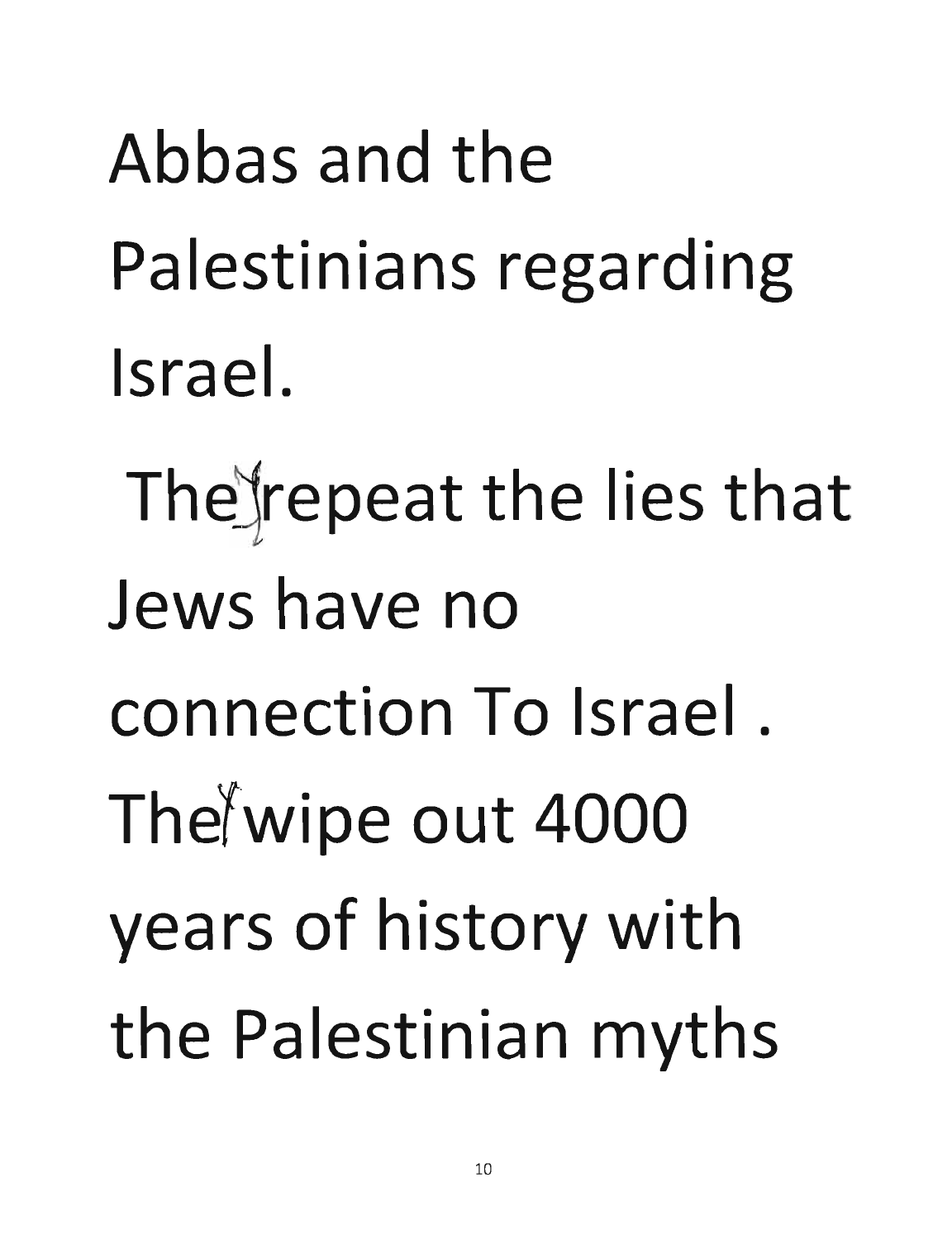that they are the descendants of The Cananites. Never mind that all the Cannanites Vanished when Joshu conquered Eretz yisroel 3500 years ago. See book of Bible Joshua. The DNA of Anti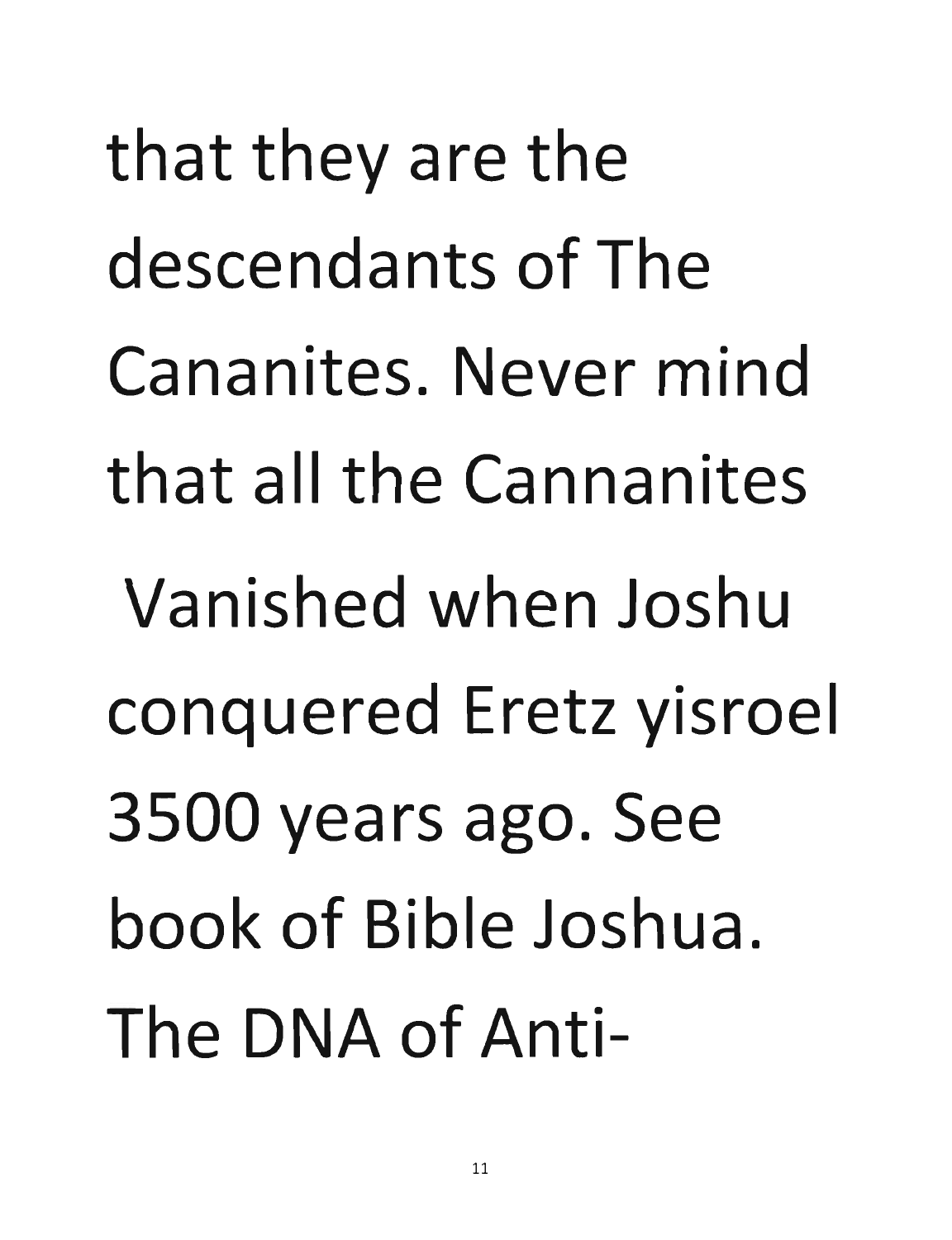Semitism create a new reality with their myths. This is the thinking of Abbas WITH HIS LITANY OF LIES AND THE EUROPEANS WHO SUPPORT HIM. THEY ARE MERELY CONTINUING AND